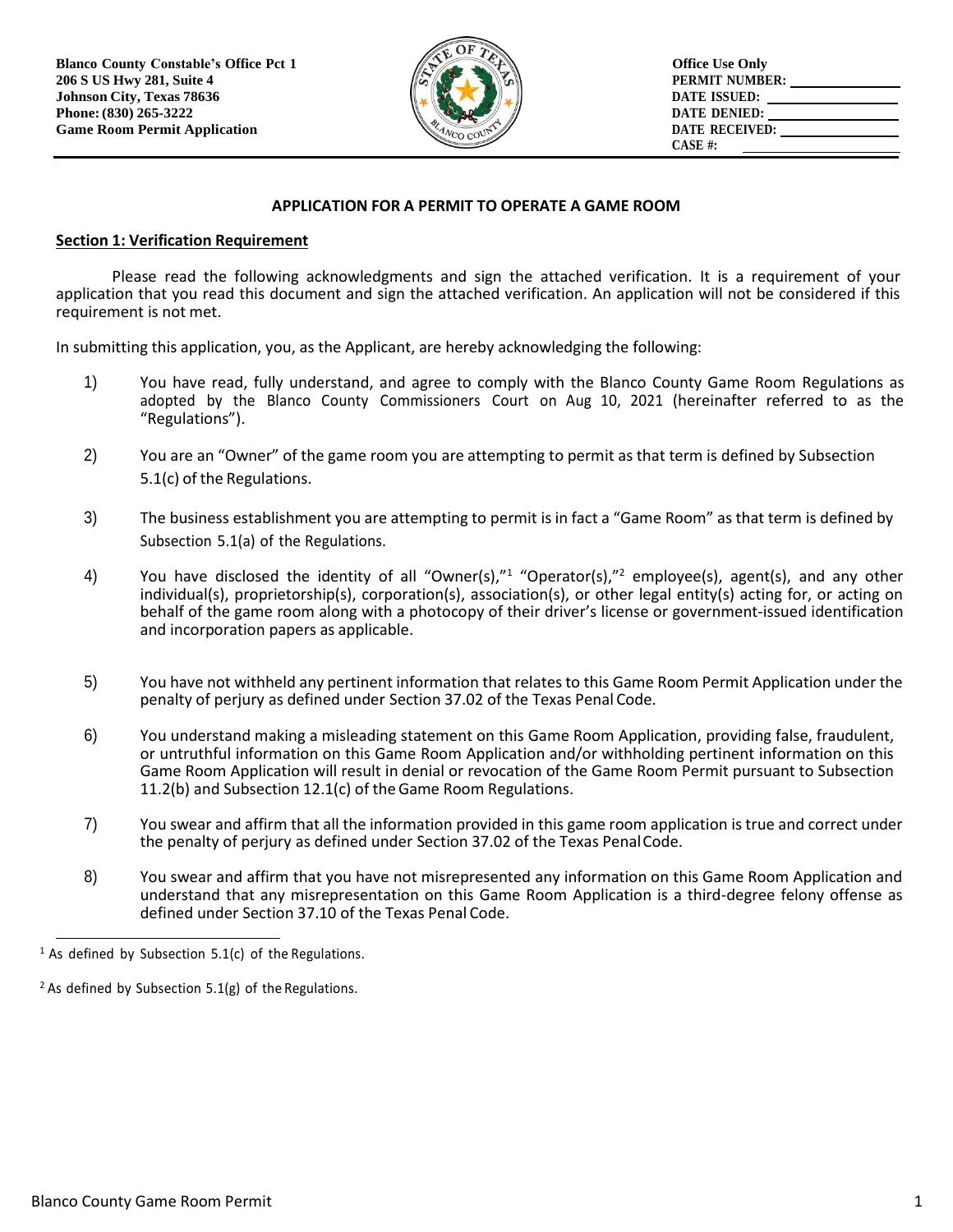

#### **VERIFICATION**

| <b>STATE OF TEXAS</b>   |  |
|-------------------------|--|
|                         |  |
| <b>COUNTY OF BLANCO</b> |  |

BEFORE ME, the undersigned Notary Public, on this day personally appeared by me duly sworn,

\_\_\_\_\_\_\_\_\_\_\_\_\_\_\_\_, an "Owner" and "Applicant" of\_\_\_\_\_\_\_\_\_\_\_\_\_\_\_\_\_\_\_\_ Game Room located at \_\_\_\_\_\_\_\_\_\_\_\_\_\_\_\_\_\_\_\_\_\_\_\_\_\_\_\_\_\_\_\_\_\_\_\_\_\_\_\_\_\_\_\_, and on his/her oath deposed, said that he/she swears that 1) he/she has read the above acknowledgments, fully understands the above acknowledgments, and swears that the above acknowledgments are trueand correct as they pertain to this Game Room Application, 2) the information provided in the Game Room Application istrue and correct, and 3) all pertinent information has been disclosed in making this Game RoomApplication.

| An "Owner" and "Applicant" of | Game Room |
|-------------------------------|-----------|
|                               |           |

SUBSCRIBED AND SWORN TO BEFORE ME on the day of day of the day of the day of the day of the day of the day of the day of the day of the day of the day of the day of the day of the day of the day of the day of the day of th certify which witness myhand and official seal.

> NOTARY PUBLIC IN AND FORTHE STATE OF TEXAS

My Commission Expires: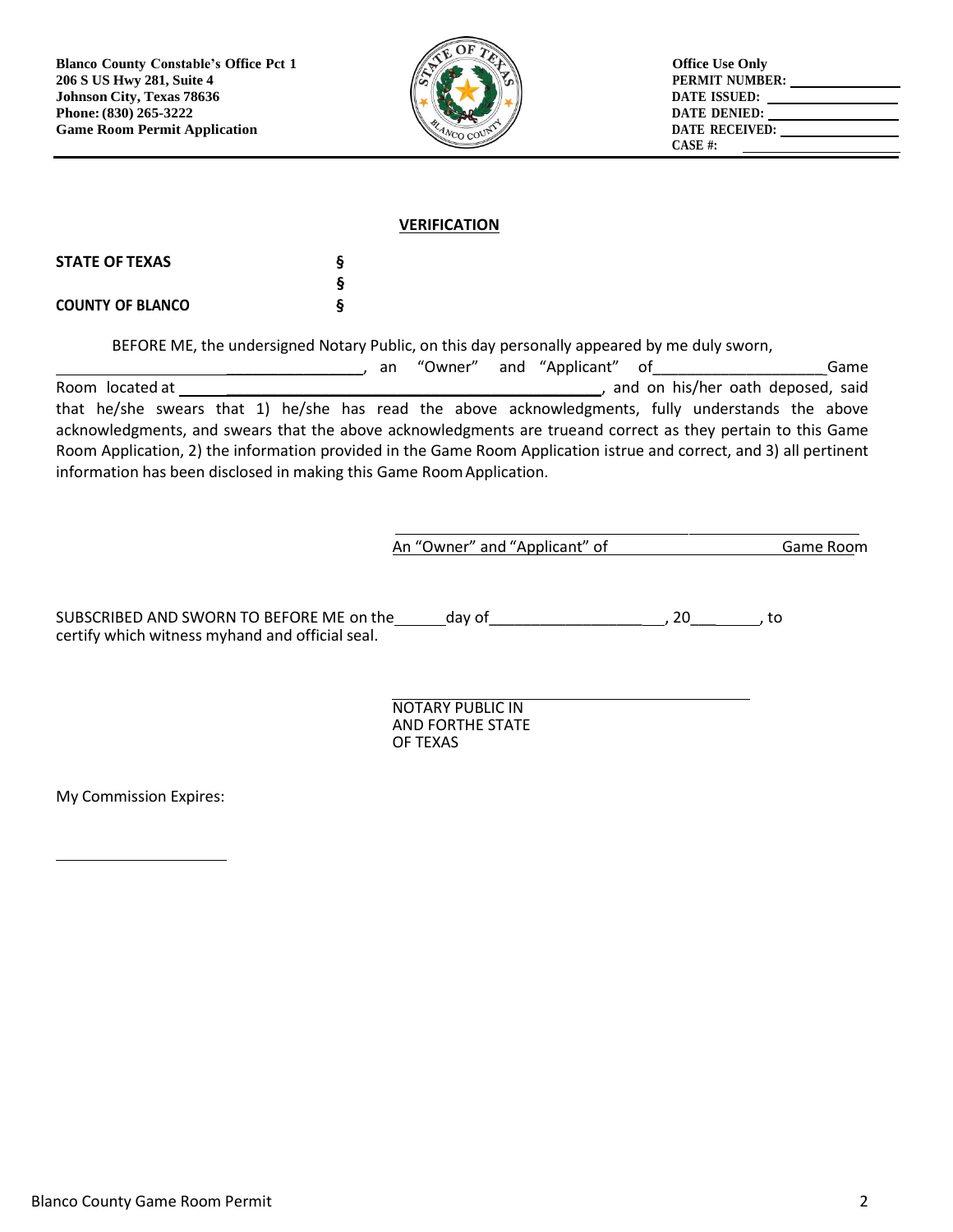

### NOTE: All the definitions and provisions contained in the Regulations are hereby incorporated in this Game Room **Permit Application by reference.**

## **Section 2: Application Requirements**

## **2.1 Game Room Permit Required**

A permit, issued pursuant to the Regulations, is required to operate a Game Room. A person who operates a Game Room without first paying the fee and securing a Game Room Permit, or who operates a Game Room after the permit has been revoked or suspended, may beassessed a civil penalty not to exceed \$10,000 per violation. Each day a violation occurs or continues to occur is considered a separate violation. Further, a Person commits a Class A misdemeanor offense if they intentionally or knowingly operate a Game Room in violation of the Regulations.

# **2.2 Applicant Must Apply in Person**

You shall apply in person. No mail-in applications will be accepted. Please check with the Blanco County Constable's Office Pct 1 to obtain the hours in which an application can be submitted.

## **2.3 Fee Schedule**

Pursuant to Subsections 7.2 and 10.3 of the Regulations, the following fee schedule applies to Game Room Permit Applications:

- Application for a NEW Game Room Permit: \$1,000
- Application for RENEWAL of a Game Room Permit: \$1,000

Payments are to be made by money order or cashier's check only. Please make all money order and cashier's check payable to Blanco County.

# **2.4 Incomplete Applications Shall NOT be Accepted**

Incomplete applications shall not be accepted. The application process will not begin until you:

- 1) Fill out the entire application, including the verification page, and submit it, in person, to the Game Room Permit Administrator.
- 2) Provide all the necessary information required by this application and the Regulations;
- 3) Pay all applicable fees; and
- 4) provide all the required documentation and information listed in in Exhibit A attached hereto. A photocopy of the Applicant's valid driver's license and/or valid identification card, alongwith a photocopy of the Applicant's Social Security Card must be attached.

#### **2.5 A Receipt is NOT a Game Room Permit**

A receipt shall be hand delivered or sent by certified mail to you, the Applicant, within thirty (30) days of submission of a complete application and payment of the application fee to the Game Room Permit Administrator.

A receipt showing payment of the application fee is NOT a Game Room Permit.

#### **2.6 Inspection Process**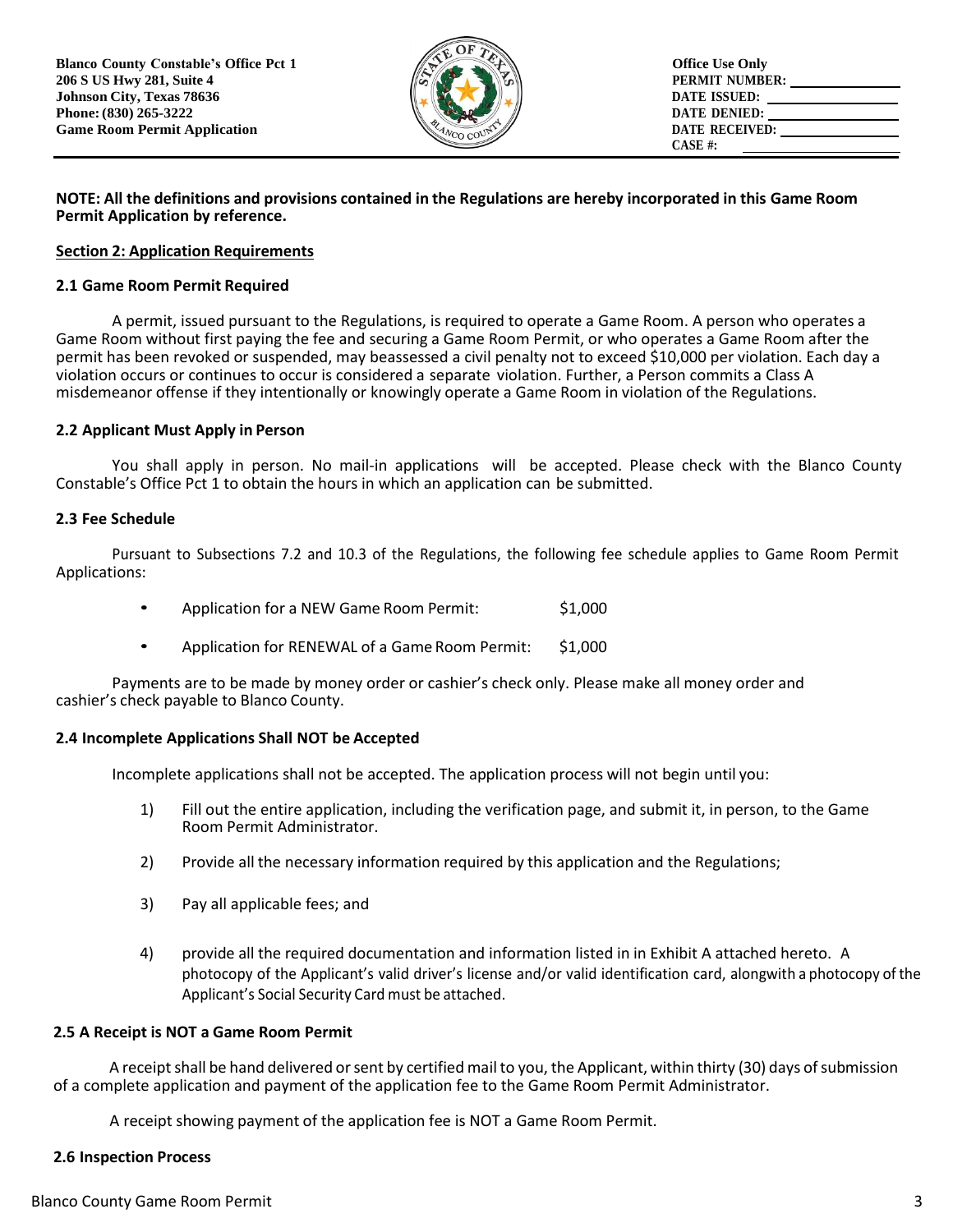| <b>Blanco County Constable's Office Pct 1</b><br>206 S US Hwy 281, Suite 4                       | <b>Office Use Only</b><br><b>PERMIT NUMBER:</b>                  |
|--------------------------------------------------------------------------------------------------|------------------------------------------------------------------|
| <b>Johnson City, Texas 78636</b><br>Phone: (830) 265-3222<br><b>Game Room Permit Application</b> | DATE ISSUED:<br>DATE DENIED:<br><b>DATE RECEIVED:</b><br>CASE #: |

Pursuant to Subsection 7.3 of the Regulations, once a complete application has been received along with the required information, the Game Room Permit Administrator will conduct up to three (3) inspections of the proposed Game Room to ensure compliance with these Regulations during the application process. You, the Applicant,must be present, in person, during these inspections. It is your responsibility to provide an interpreter if necessary.

If approved, pursuant to Subsections 14.3 and 14.4 of the Regulations, you consent to compliance inspections at any time to determine whether compliance to the Regulations is met.

#### **2.7 Duty to Comply with the Regulations**

If you are issued a Game Room Permit pursuant to the Regulations, you have a duty to comply with all the provisions contained in the Regulations. Any violation of the Regulations can result in suspension orrevocation of your Game Room Permit.

If you or any other Owner, Operator, employee, agent, and/or any other individual acting for, or acting on behalf of your proposed Game Room violates any offense outlined in Subsection 5.1(t) of the Regulations, your Game Room Permit may be immediately revoked.

#### **Signature of Applicant**

(By signing this document, you acknowledge that you have read and understand the application requirements listed above and any other requirements not listed above but are set forth in the Regulations.)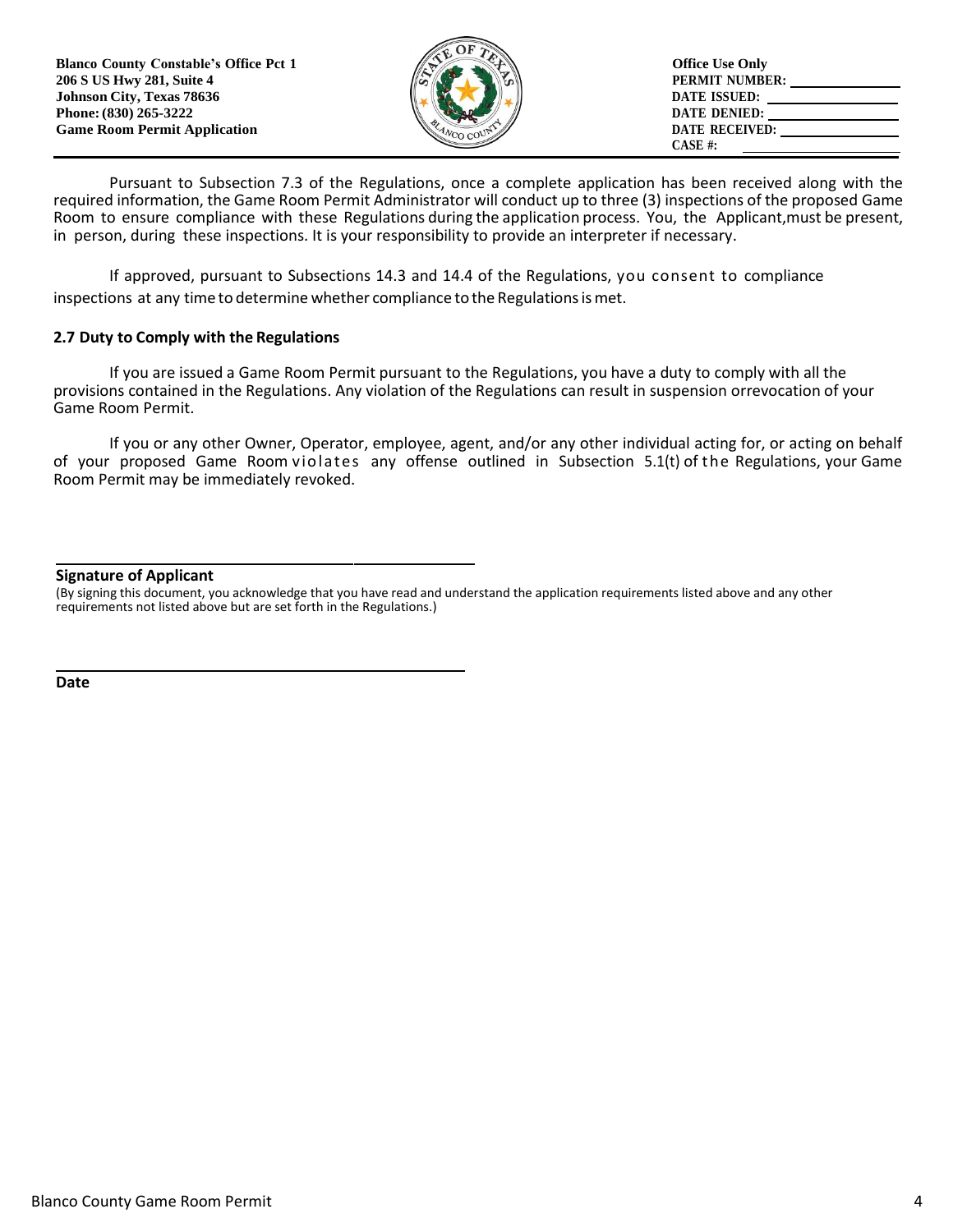

# **3.1 Applicant Information**

| Last Name                                                         | First Name      | Middle/Maiden Name               |
|-------------------------------------------------------------------|-----------------|----------------------------------|
| Height: 1997<br>Date of Birth: $\angle$ / $\angle$<br>MO Day Year | Weight:________ | Eye Color: _____________________ |
| Social Security Number: / / /                                     |                 |                                  |
| Driver's License Number: 1997                                     |                 |                                  |
|                                                                   |                 |                                  |
|                                                                   |                 |                                  |
|                                                                   |                 |                                  |
|                                                                   |                 |                                  |

A photocopy of the Applicant's valid driver's license and/or valid identification card, along with a photocopy of the **Applicant's Social Security Card must be attached.**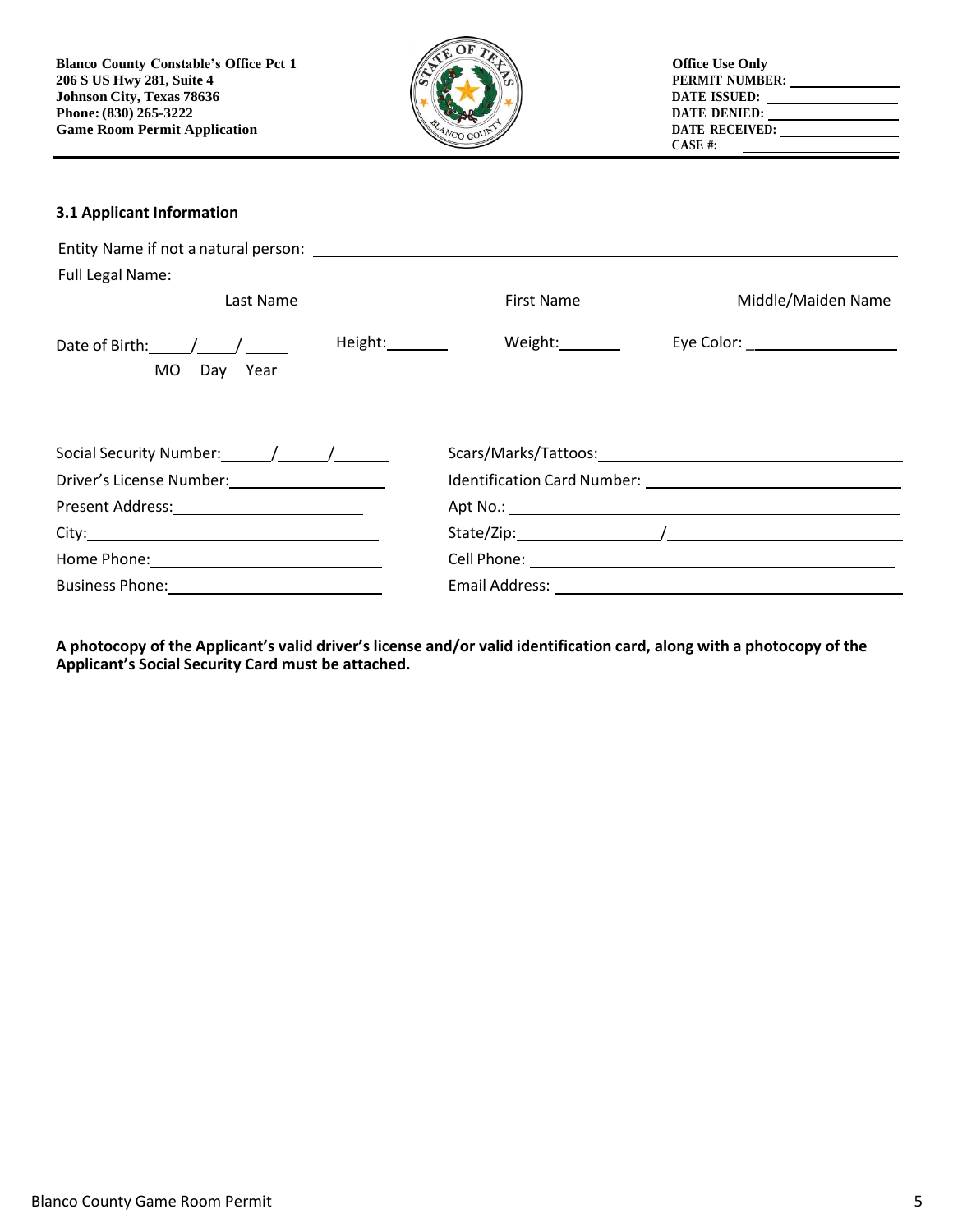**Blanco County Constable's Office Pct 1 206 S US Hwy 281, Suite 4 Johnson City, Texas 78636 Phone:(830) 265-3222 Game Room Permit Application**



**Office Use Only PERMIT NUMBER: DATE ISSUED: DATE DENIED: DATE RECEIVED: CASE #:** 

If you are attempting to permit your proposed Game Room as an individual, confirm by signing below. By signing below, you are also acknowledging that you understand that if you are issued a Game Room Permit it is not transferable, assignable, or divisible. A Person commits a "Class A misdemeanor" if they intentionally or knowingly transfer, assign, or divide a Game Room Permit or attempt to do so. Further, they may be assessed a civil penalty not to exceed \$10,000 per violation. Each permit transferred, assigned, or divided or attempted to transfer, assign, or divide being considered a separate violation.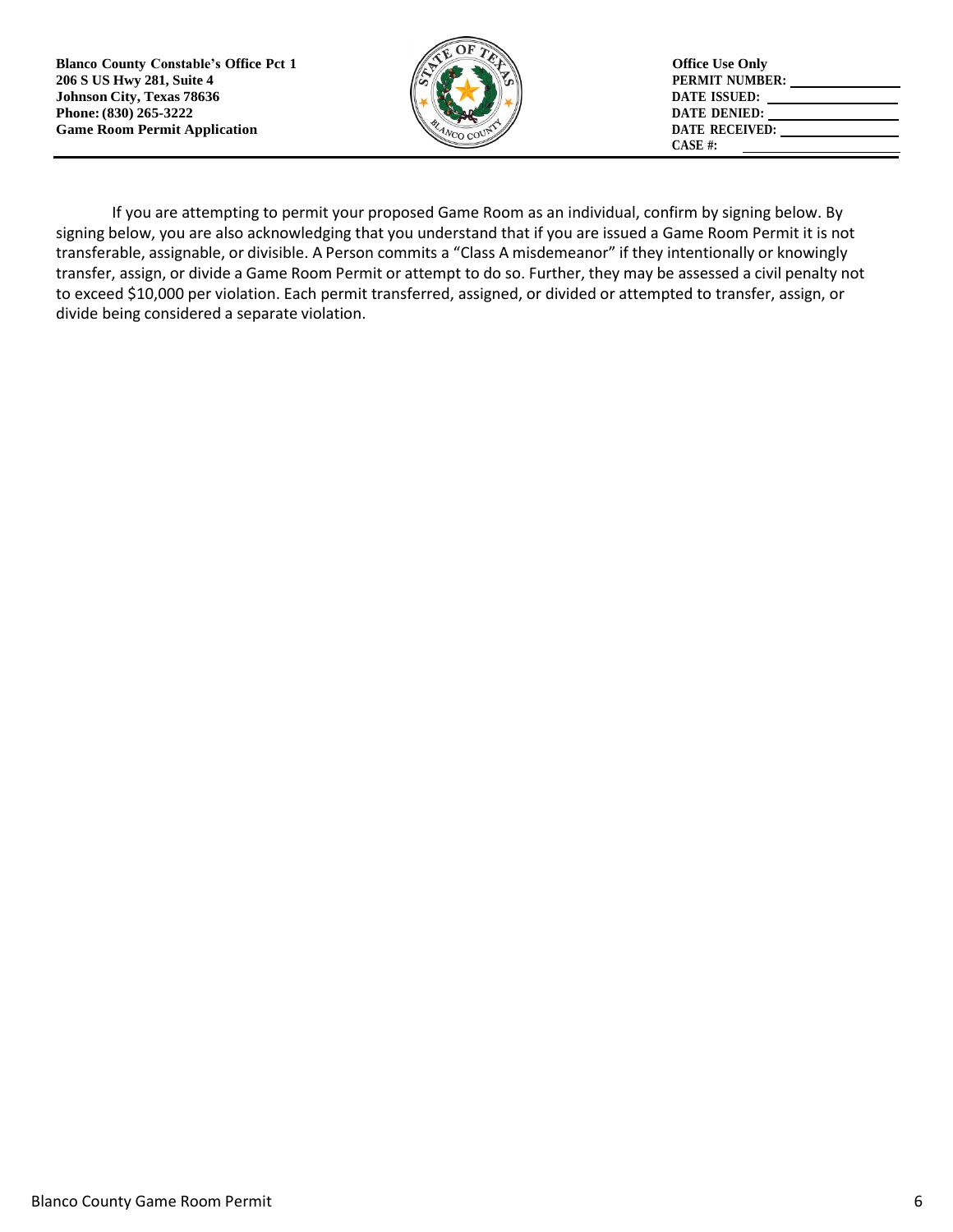

In submitting this application, if you contend that the Game Room you are attempting to permit will be operated as a partnership, you are required to provide the information requested below and the items required on Exhibit A, attached hereto. Provide the proposed partner's name, date of birth, present residential address, and a description of how that individual is an "Owner" of the proposed Game Room. Please use the specific language contained Subsection 5.1(c) of the Regulations for your description―i.e., he/she is an "Owner" of the proposed Game Room because he/she signed an alarm permit for the proposed game room. Also, please provide a photocopy of the proposed partner's driver's license or identification card and social security card.

| <b>Name</b> | Date of Birth | <b>Present Residential Address</b> | <b>Description</b> |
|-------------|---------------|------------------------------------|--------------------|
|             |               |                                    |                    |
|             |               |                                    |                    |
|             |               |                                    |                    |
|             |               |                                    |                    |
|             |               |                                    |                    |
|             |               |                                    |                    |
|             |               |                                    |                    |
|             |               |                                    |                    |
|             |               |                                    |                    |
|             |               |                                    |                    |
|             |               |                                    |                    |
|             |               |                                    |                    |
|             |               |                                    |                    |
|             |               |                                    |                    |
|             |               |                                    |                    |
|             |               |                                    |                    |
|             |               |                                    |                    |
|             |               |                                    |                    |
|             |               |                                    |                    |
|             |               |                                    |                    |
|             |               |                                    |                    |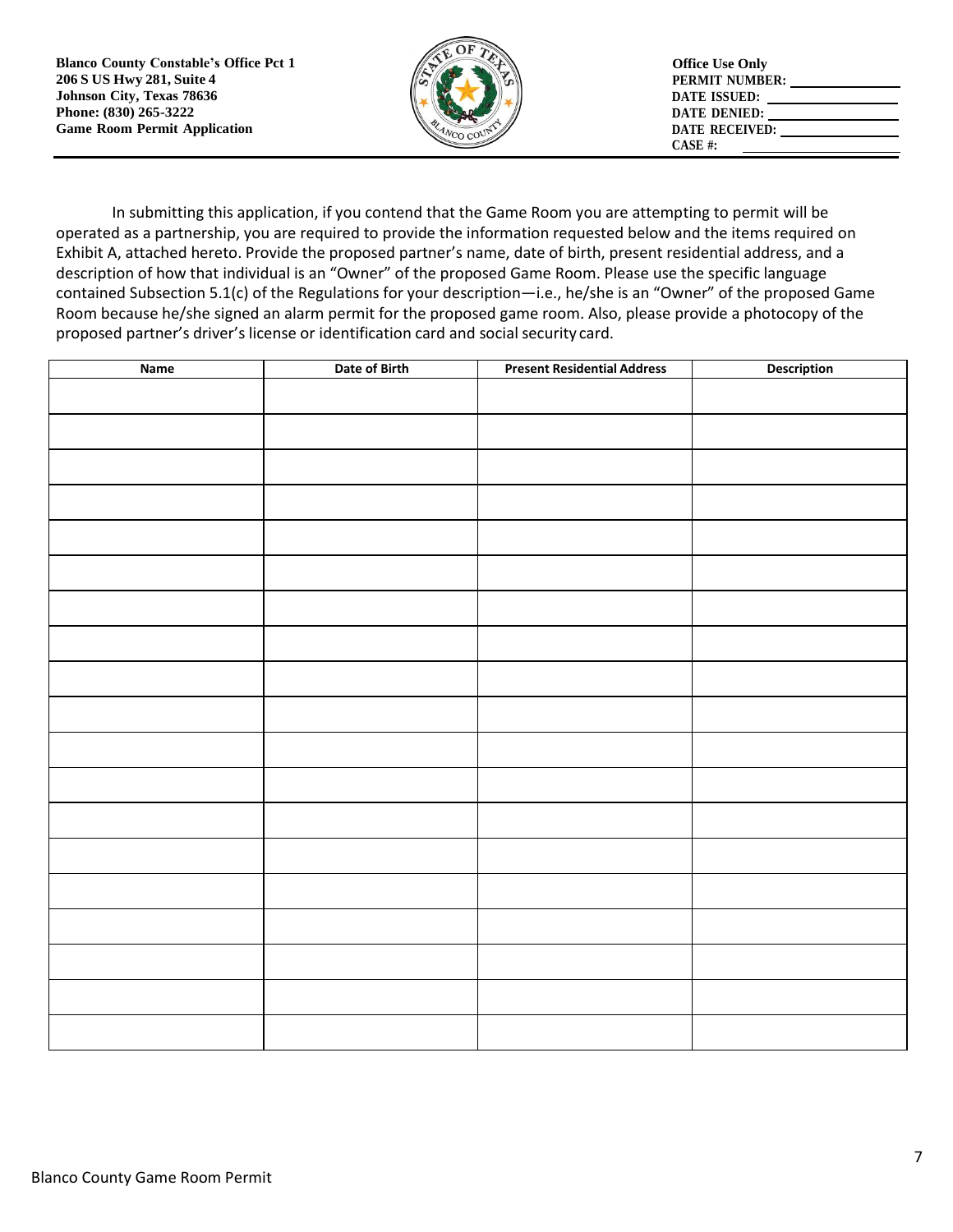

#### **Signature of Applicant**

(By signing this document, you acknowledge that the information provided above is true and correct under the penalty of Perjury as defined by Chapter 37.02 of the Texas Penal Code. Additionally, providing false information on this document is a third-degree felony under Section 37.10 of the Texas Penal Code. Further, you are hereby acknowledging that the above listed individuals are "Owner(s)" of the Game Room you are attempting to permit as that term is defined by Subsection 5.1(c) of the Regulations.)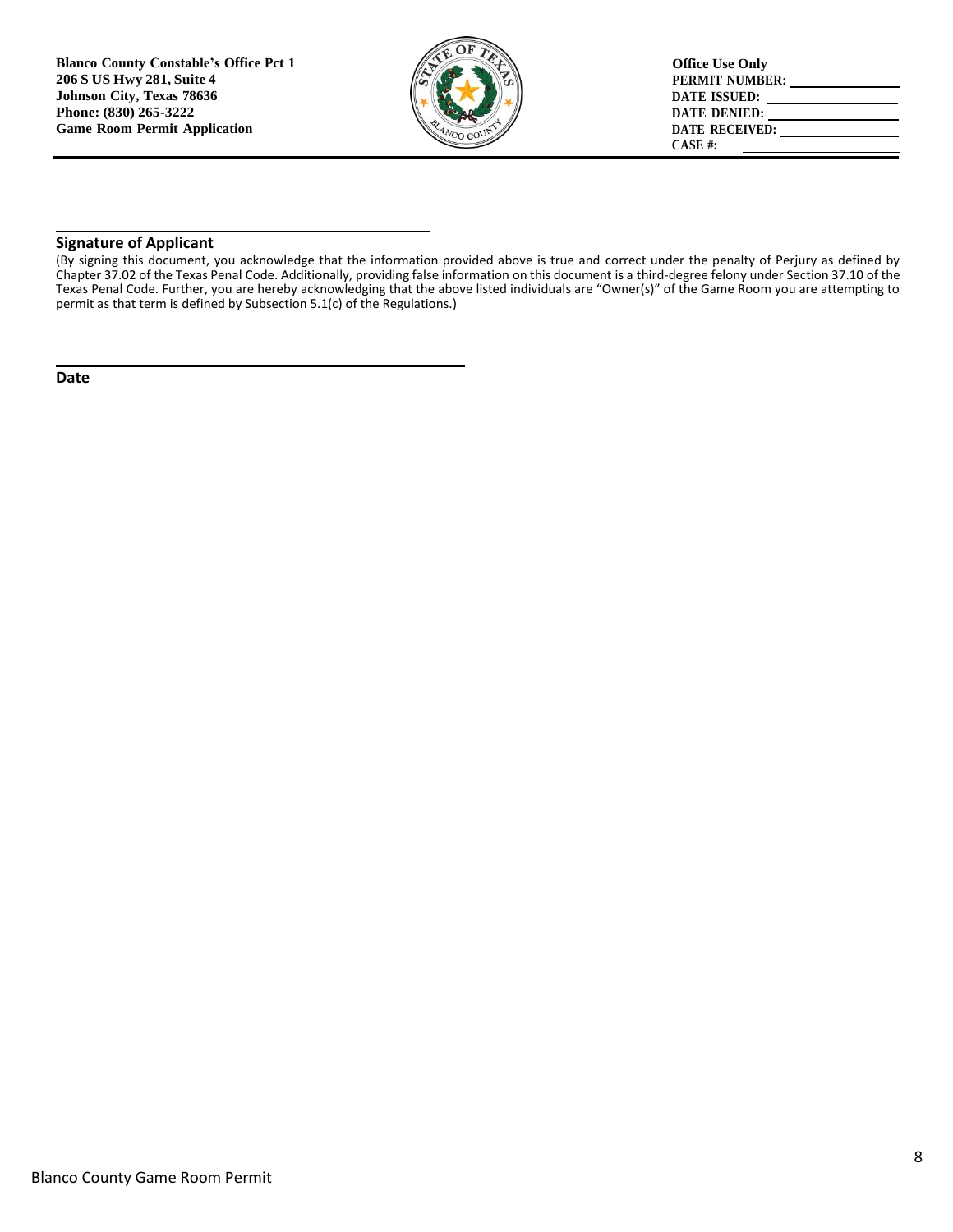

In submitting this application, if you contend that the game room you are attempting to permit will be operated as a corporation, you are required to provide the information requested below and the items required by Exhibit A, attached hereto.

| Name of Corporation:              |                              |      |                                 |          |
|-----------------------------------|------------------------------|------|---------------------------------|----------|
|                                   |                              |      |                                 |          |
| Mailing Address: Mailing Address: |                              |      |                                 |          |
|                                   | Address (No PO Box Accepted) | City | State                           | Zip Code |
|                                   |                              |      |                                 |          |
| <b>Business Address:</b>          |                              |      |                                 |          |
|                                   | Address (No PO Box Accepted) | City | State                           | Zip Code |
| <b>Business Phone No.:</b>        |                              |      | <b>Business E-Mail Address:</b> |          |

Provide a complete and accurate list of all directors, officers, agents, and shareholders with more than ten (10) percent of the outstanding shares. Also, please provide a photocopy of the individual's driver's license or identification card and social security card.

| Name | Date of Birth | <b>Present Residential Address</b> | Description of Role with Corp. |
|------|---------------|------------------------------------|--------------------------------|
|      |               |                                    |                                |
|      |               |                                    |                                |
|      |               |                                    |                                |
|      |               |                                    |                                |
|      |               |                                    |                                |
|      |               |                                    |                                |
|      |               |                                    |                                |
|      |               |                                    |                                |
|      |               |                                    |                                |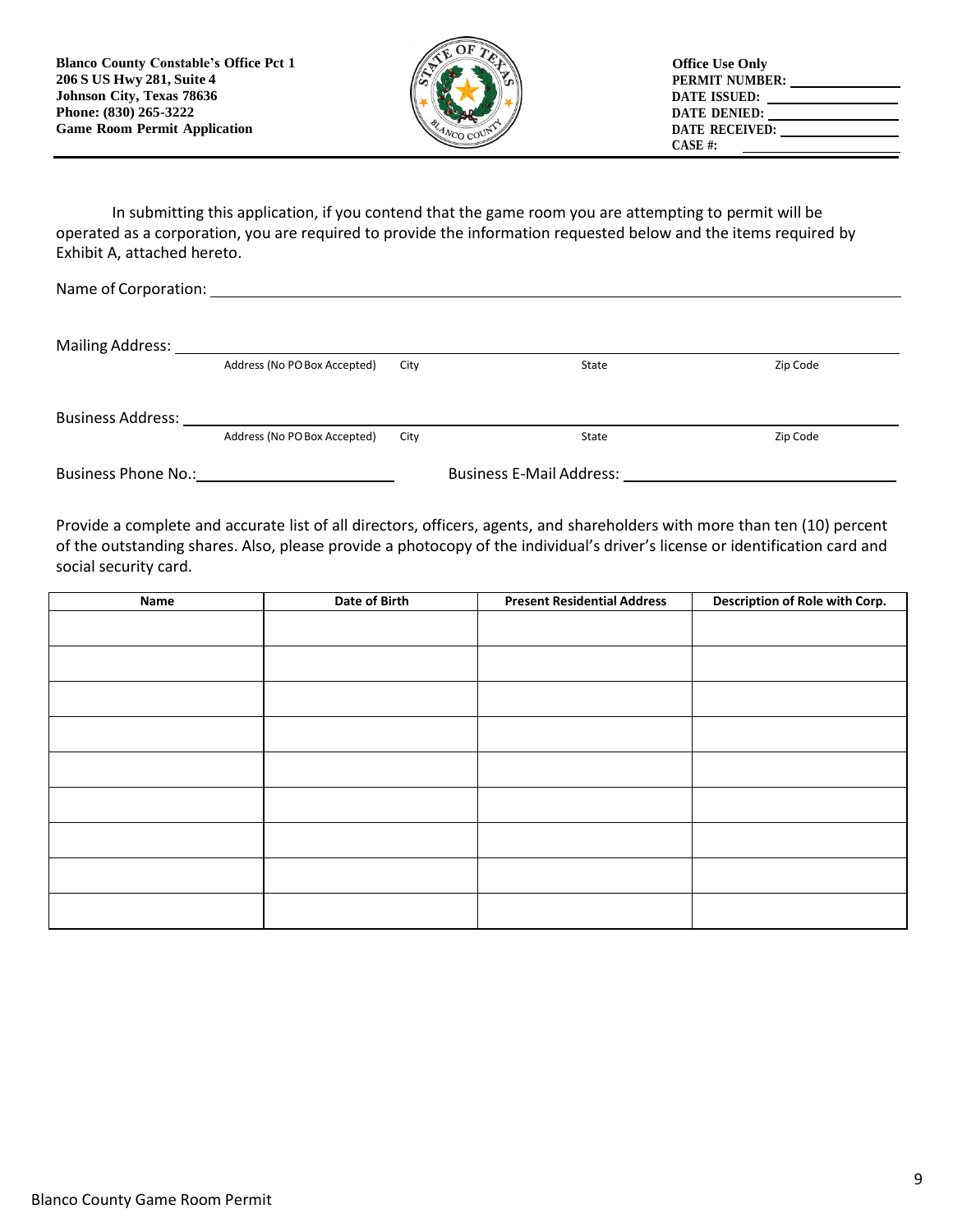

| <b>Office Use Only</b> |  |
|------------------------|--|
| PERMIT NUMBER:         |  |
| DATE ISSUED:           |  |
| <b>DATE DENIED:</b>    |  |
| <b>DATE RECEIVED:</b>  |  |
| $CASE H$ :             |  |

Name of Game Room:

Location of Game Room:

Address (No PO Box Accepted) and City City State Zip Code

Business Phone No.: 1990 120 Magnetic Applicant's Phone No.: 2008 2010 12: 2010 12: 2010 12: 2010 12: 2010 12: 2010 12: 2010 12: 2010 12: 2010 12: 2010 12: 2010 12: 2010 12: 2010 12: 2010 12: 2010 12: 2010 12: 2010 12: 201

(24 Hour Access)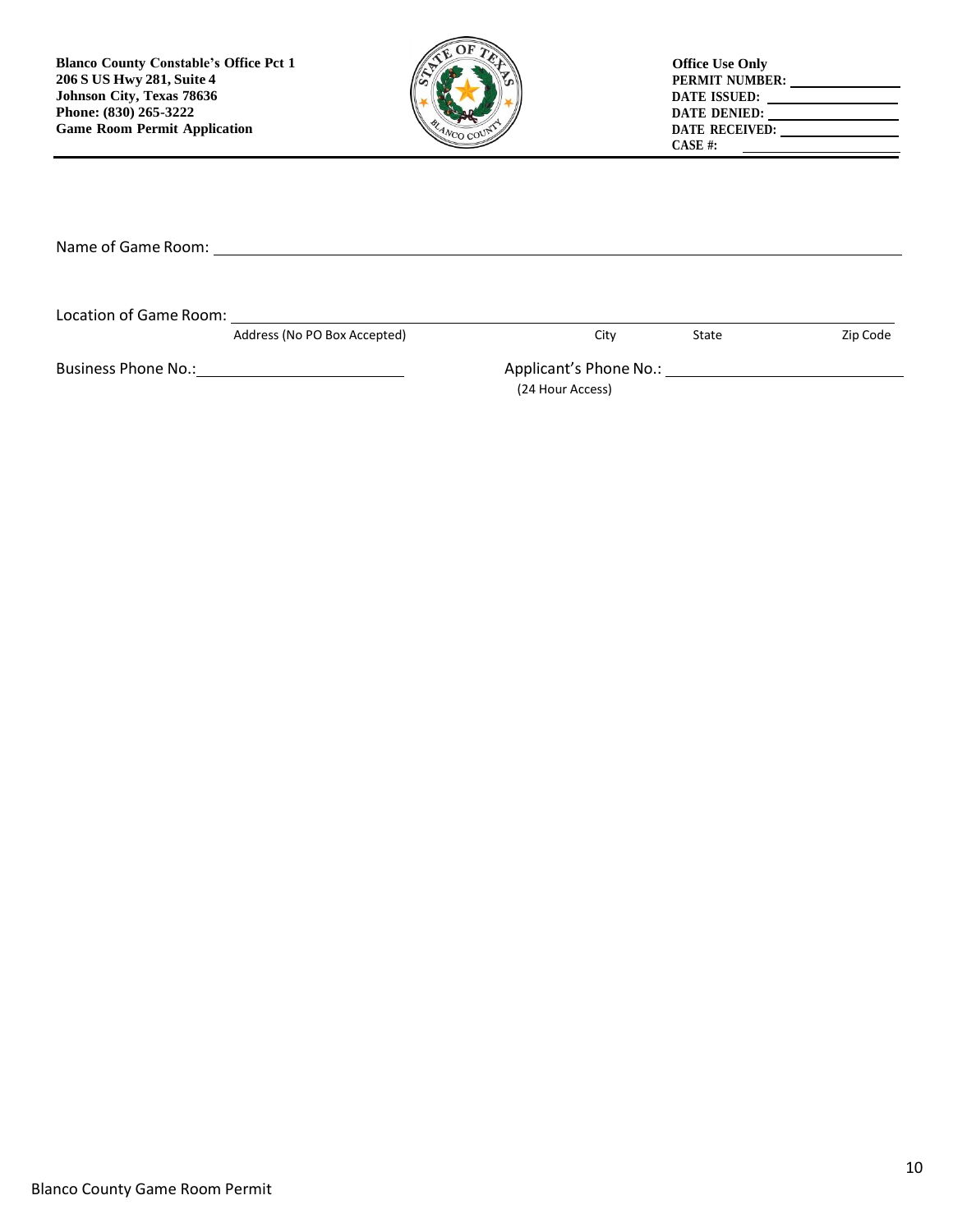

# **5.1 "Owner(s)"**

In the chart below, disclose all other "Owner(s)" of your proposed Game Room as that term is defined by Subsection 5.1(c) of the Regulations. You are required to give the individual's full name, date of birth (if applicable), and present residential address. If the "Owner(s)" is a legal entity, please provide its full legal name and presentbusiness address.

Also, you are required to describe how that individual is an "Owner" of your proposed Game Room. Please use the specific language contained Subsection 5.1(c) of the Regulations for your description—i.e., he/she is an "Owner" of the proposed game room because he/she signed an alarm permit for the proposed game room. You are also required to provide a photocopy of the individual(s) driver's license or government issued identification. If the "Owner(s)" are a legal entity, you are required to provide a photocopy of that entity's incorporation papers.

| Name | Date of Birth | <b>Present Residential Address</b> | Description |
|------|---------------|------------------------------------|-------------|
|      |               |                                    |             |
|      |               |                                    |             |
|      |               |                                    |             |
|      |               |                                    |             |
|      |               |                                    |             |
|      |               |                                    |             |
|      |               |                                    |             |
|      |               |                                    |             |
|      |               |                                    |             |
|      |               |                                    |             |
|      |               |                                    |             |
|      |               |                                    |             |
|      |               |                                    |             |
|      |               |                                    |             |
|      |               |                                    |             |
|      |               |                                    |             |
|      |               |                                    |             |
|      |               |                                    |             |
|      |               |                                    |             |
|      |               |                                    |             |
|      |               |                                    |             |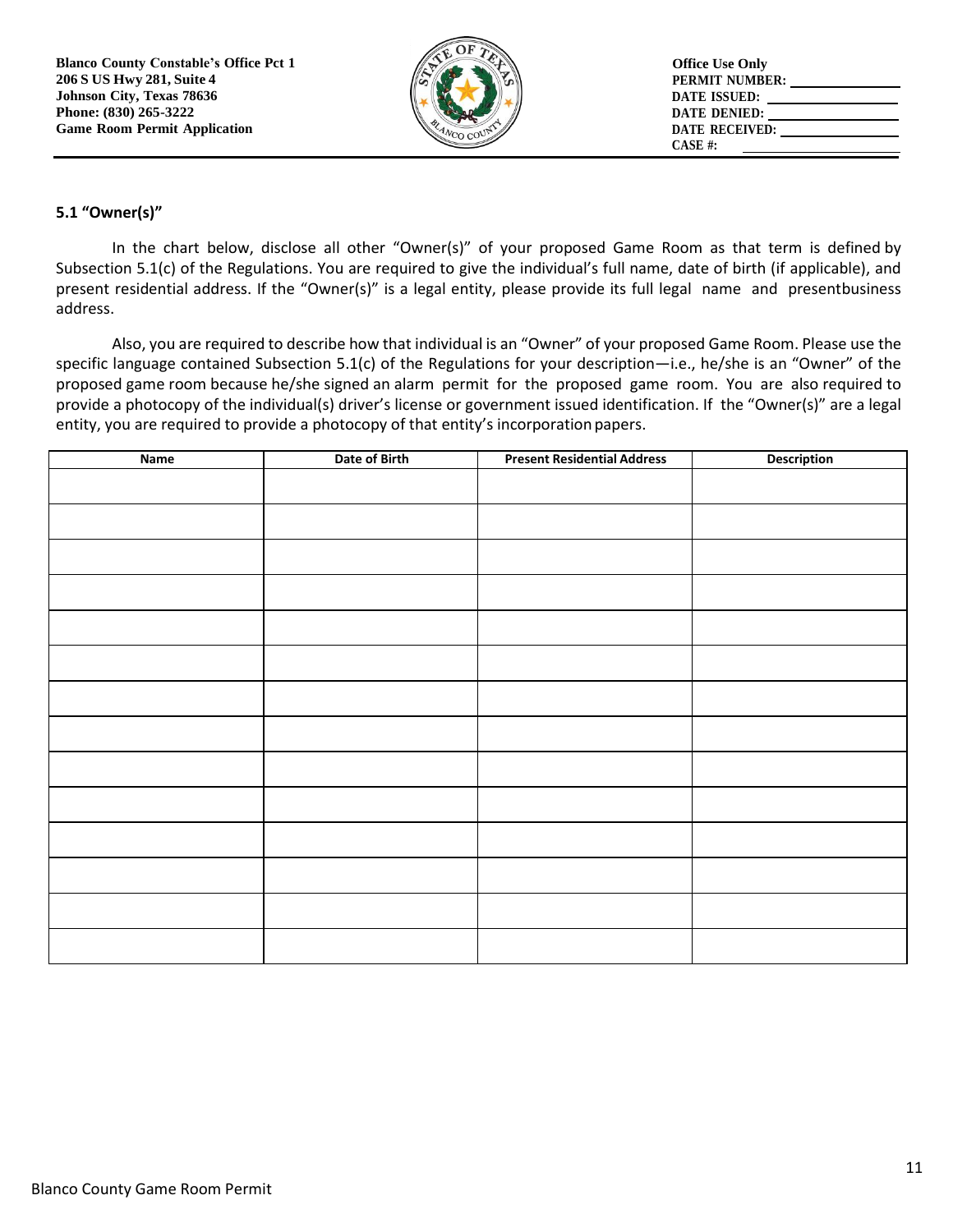

In the chart below, disclose all "Operators" of your proposed game room as that term is defined by Subsection 5.1(g) of the Regulations. You are required to give the individual's full name, date of birth, and present residential address. Also, you are required to describe how that individual is an "Operator" of your proposed Game Room. Please use the specific language contained Subsection 5.1(g) of the Regulations for your description―i.e., he/she is an operator of this game room because he/she operates a cash register. You are also required to provide a photocopy of the individual(s) driver's license or government issued identification.

| <b>Name</b> | Date of Birth | <b>Present Residential Address</b> | Description |
|-------------|---------------|------------------------------------|-------------|
|             |               |                                    |             |
|             |               |                                    |             |
|             |               |                                    |             |
|             |               |                                    |             |
|             |               |                                    |             |
|             |               |                                    |             |
|             |               |                                    |             |
|             |               |                                    |             |
|             |               |                                    |             |
|             |               |                                    |             |
|             |               |                                    |             |
|             |               |                                    |             |
|             |               |                                    |             |
|             |               |                                    |             |
|             |               |                                    |             |
|             |               |                                    |             |
|             |               |                                    |             |
|             |               |                                    |             |
|             |               |                                    |             |
|             |               |                                    |             |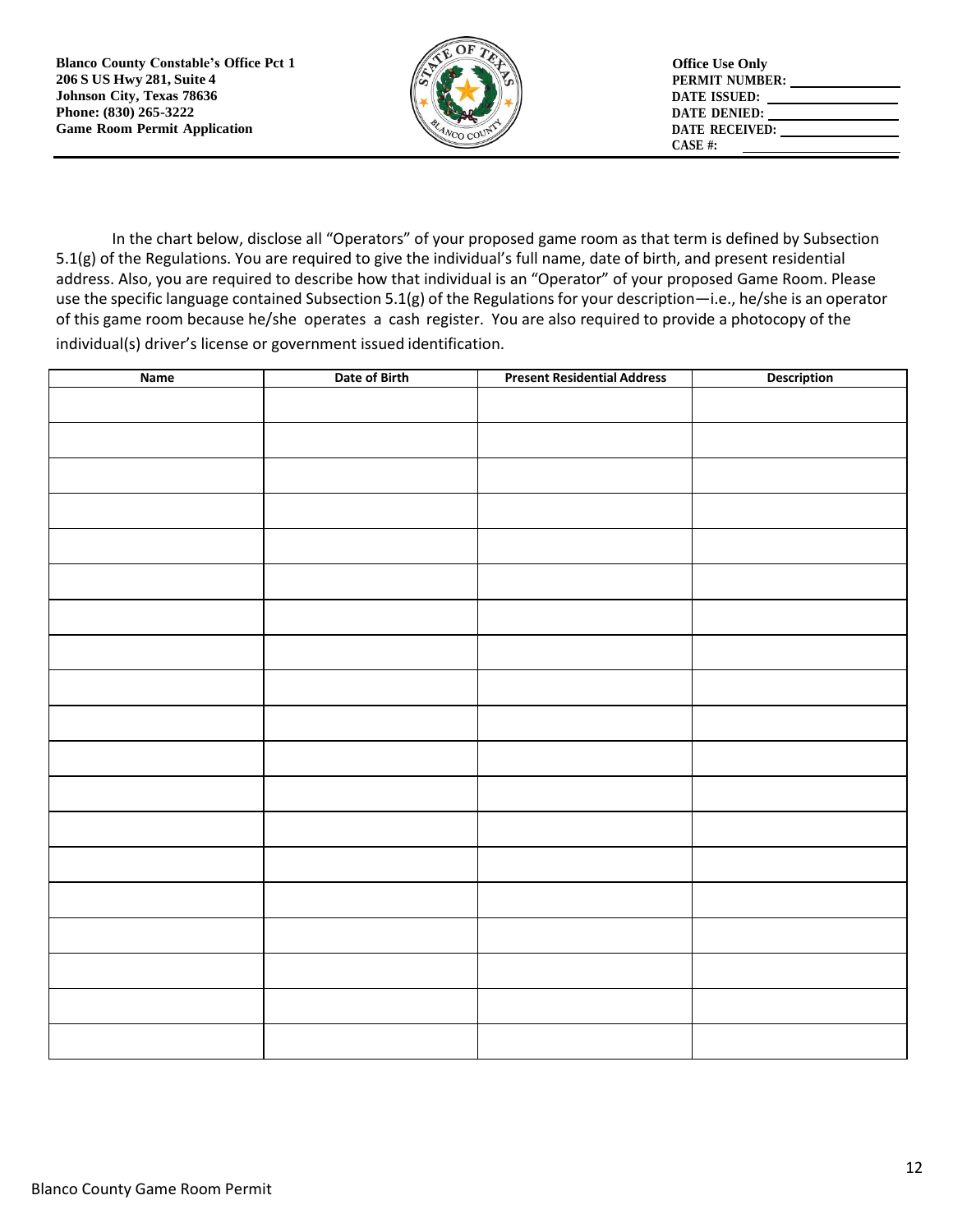

In the chart below, disclose all other employee(s), agent(s), and any other individual(s) proprietorship(s), corporation(s), association(s), or other legal entity(s) acting for, or acting on behalf of the Game Room. You are required to give the individual's full name of the entity's full legal name. Next, provide their present residential address of the individual or the business address of the legal entity. Also provide the individual's date of birth if applicable. Finally, give a brief description of how the individual or legal entity is involved with or connected to the proposed game room―i.e., he/she collects money out of the machines three times a week.

| Name | Date of Birth | <b>Present Residential Address</b> | Description |
|------|---------------|------------------------------------|-------------|
|      |               |                                    |             |
|      |               |                                    |             |
|      |               |                                    |             |
|      |               |                                    |             |
|      |               |                                    |             |
|      |               |                                    |             |
|      |               |                                    |             |
|      |               |                                    |             |
|      |               |                                    |             |
|      |               |                                    |             |
|      |               |                                    |             |
|      |               |                                    |             |
|      |               |                                    |             |
|      |               |                                    |             |
|      |               |                                    |             |
|      |               |                                    |             |
|      |               |                                    |             |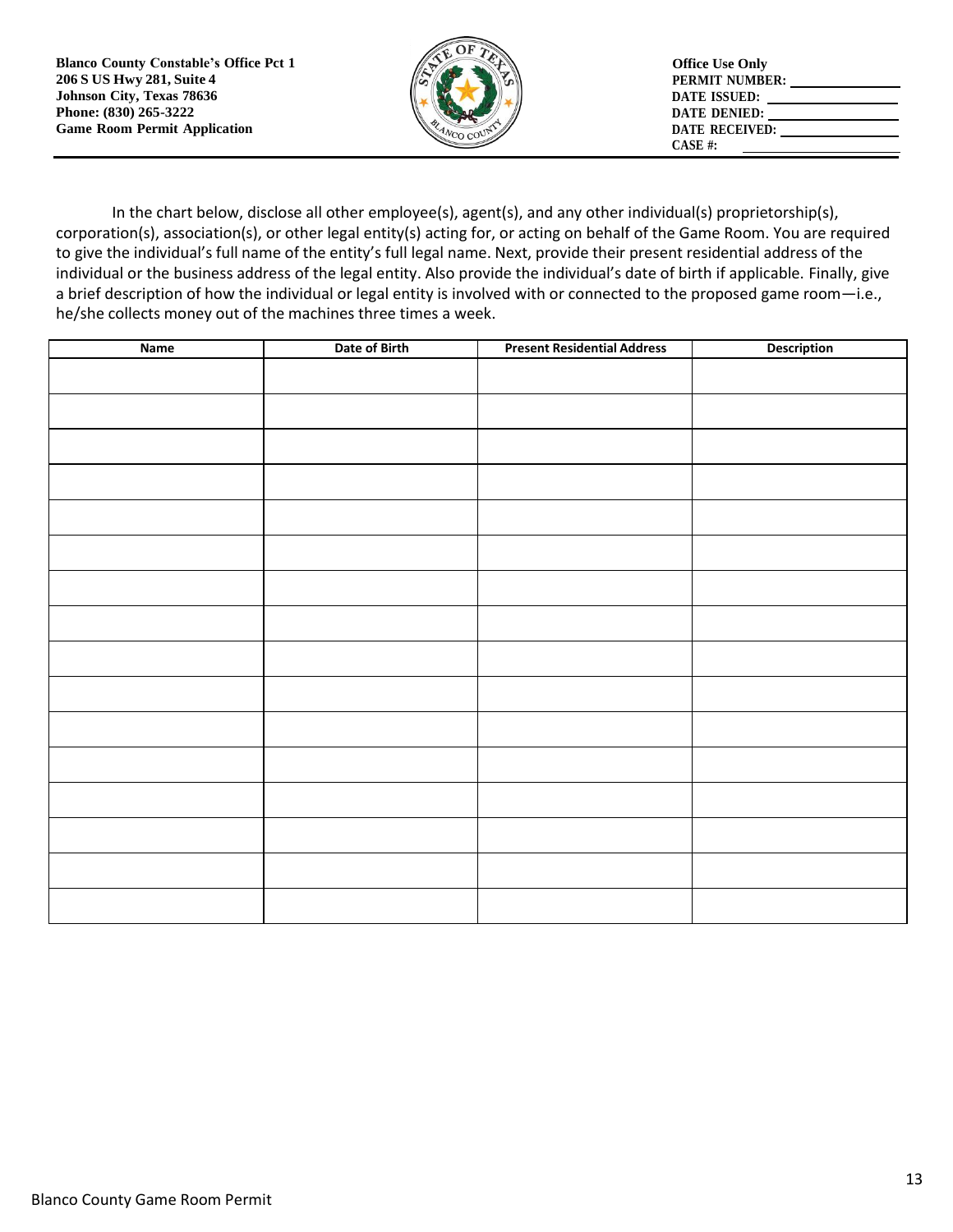

# **Signature of "Owner" and "Applicant"**

(By signing this document, you acknowledge that the information provided above is true and correct under the penalty of Perjury as defined by Chapter 37.02 of the Texas Penal Code. Additionally, providing false information on this document is a third-degree felony under Section 37.10 of the Texas Penal Code.)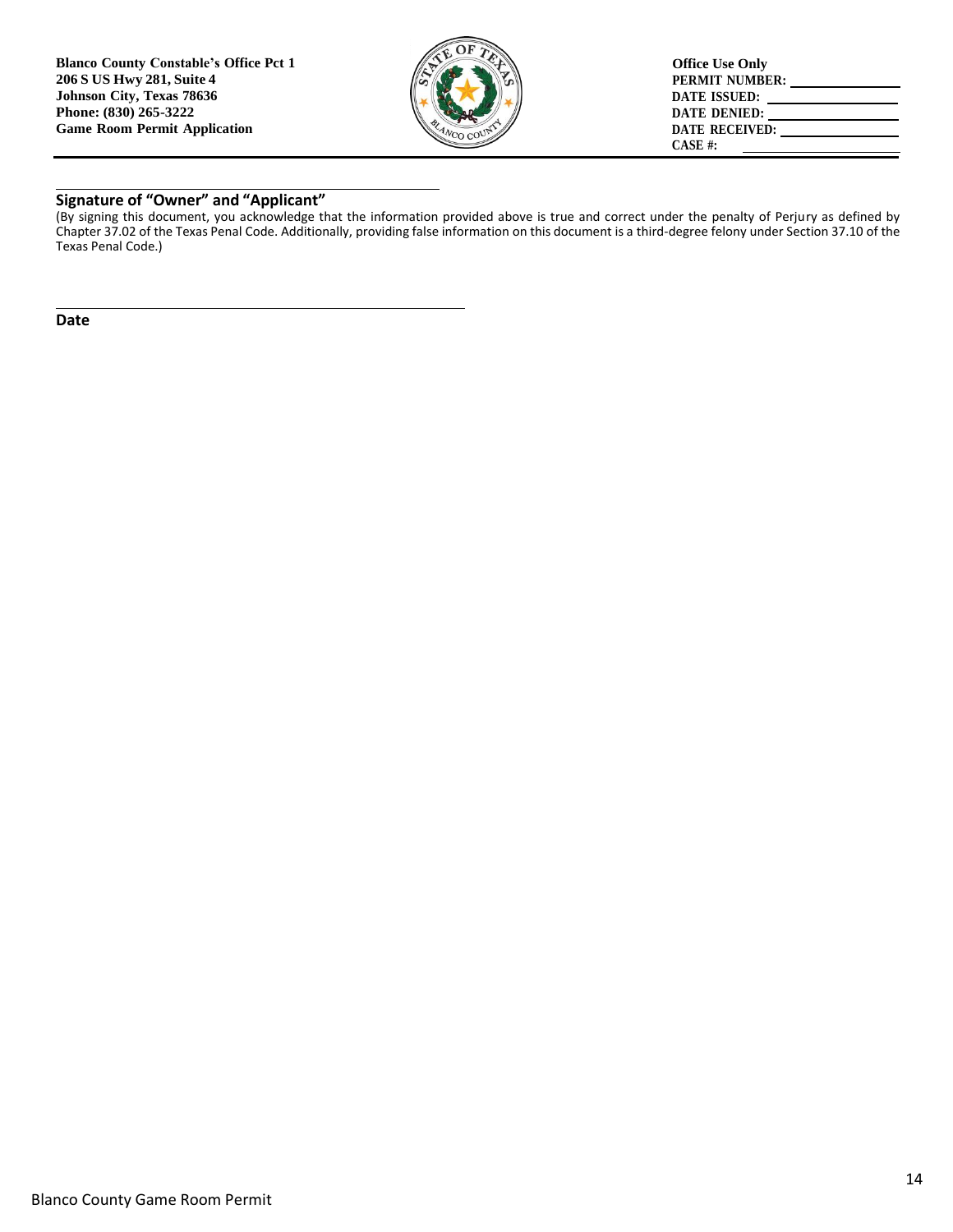**Blanco County Constable's Office Pct 1 206 S US Hwy 281, Suite 4 Johnson City, Texas 78636 Phone: (830) 265-3222 Game Room Permit Application**



Pursuant to Subsection 5.1(t) of the Regulations, in making this application and signing the verification below, you certify that you, the Applicant, and none of the other Owner(s), Operator(s), employee(s), agent(s), and/or any other individual(s)acting for or acting on behalf of the Game Room have been convicted of any level of any offense listed in Subsection 5.1(t) of the Regulations. You further agree that you will immediately notify the Game Room Permit Administrator if any Owner, Operator, employee, agent or any other person acting for or on behalf of the Game Room is charged with, or convicted of, any of the offenses listed in 5.1(t) of the Regulations.

| <b>STATE OF TEXAS</b>   | δ |
|-------------------------|---|
|                         | δ |
| <b>COUNTY OF BLANCO</b> | δ |

BEFORE ME, the undersigned Notary Public, on this day personally appeared by me duly sworn,

|                                                                                                                     |  |  |  | an "Owner" and "Applicant" of |  | Game                              |
|---------------------------------------------------------------------------------------------------------------------|--|--|--|-------------------------------|--|-----------------------------------|
| Room located at                                                                                                     |  |  |  |                               |  | and on his/her oath deposed, said |
| that he/she swears that 1) he/she has read the above acknowledgments, fully understands the above                   |  |  |  |                               |  |                                   |
| acknowledgments, and swears that the above acknowledgments are trueand correct as they pertain to this Game         |  |  |  |                               |  |                                   |
| Room Application, 2) the information provided in the Game Room Application istrue and correct, and 3) all pertinent |  |  |  |                               |  |                                   |
| information has been disclosed in making this Game Room Application.                                                |  |  |  |                               |  |                                   |

An "Owner" and "Applicant" of Game Room

SUBSCRIBED AND SWORN TO BEFORE ME on the day of , 20 pto certify which witness my handand official seal.

> NOTARY PUBLIC IN AND FORTHE STATE OF TEXAS

My Commission Expires: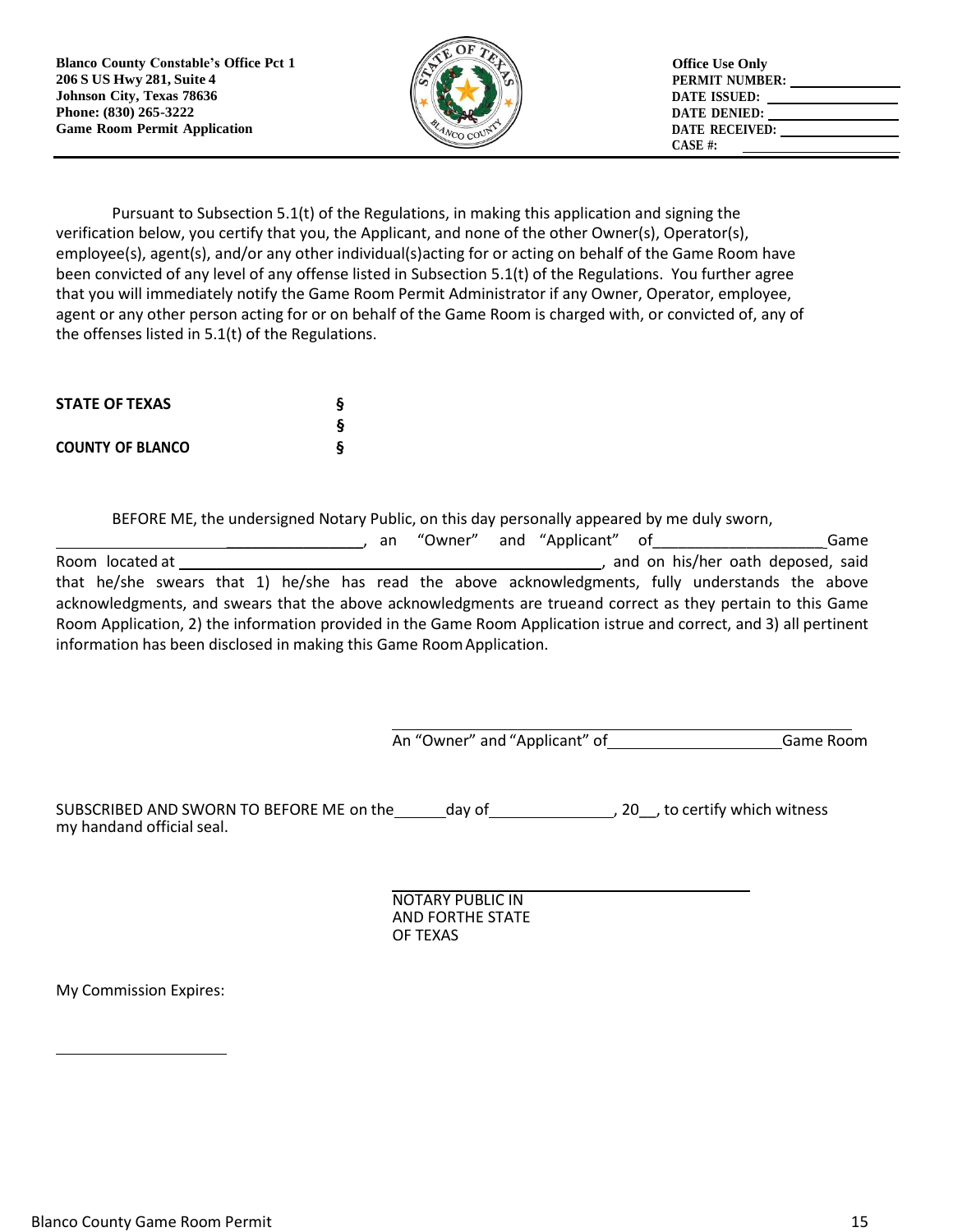**Blanco County Constable's Office Pct 1 206 S US Hwy 281, Suite 4 Johnson City, Texas 78636 Phone: (830) 265-3222 Game Room Permit Application**



**Office Use Only PERMIT NUMBER: DATE ISSUED: DATE DENIED: DATE RECEIVED: CASE #:** 

**Please use page fourteen (14) of the Game Room Permit Application in order to explain or add any information you feel is pertinent.**

## **Signature of "Owner" and "Applicant"**

<sup>(</sup>By signing this document, you acknowledge that the information provided above is true and correct under the penalty of Perjury as defined by Chapter 37.02 of the Texas Penal Code. Additionally, providing false information on this document is a third-degree felony under Section 37.10 of the Texas Penal Code.)